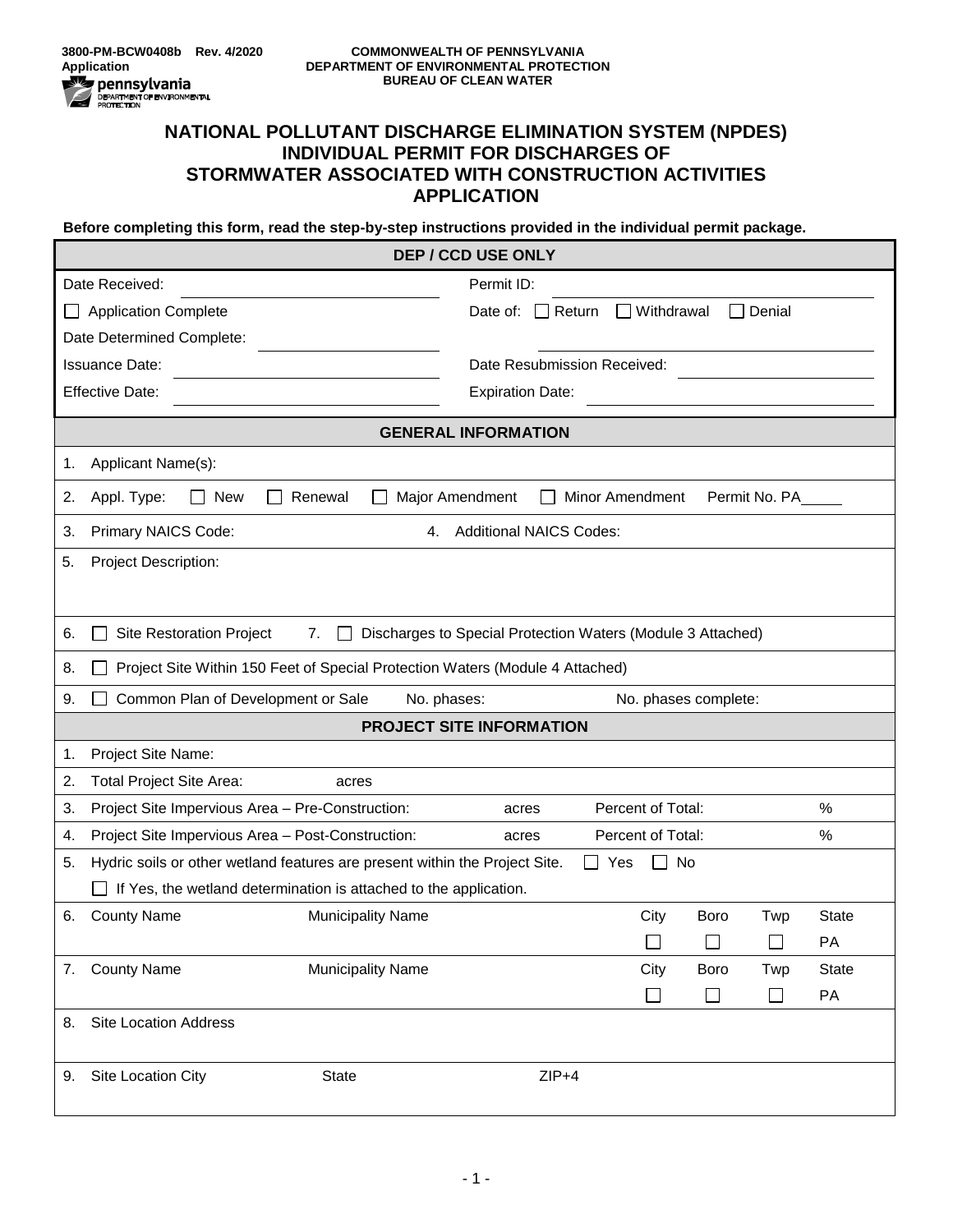|    | <b>OPERATOR INFORMATION</b>                                                                                                                                                                                                                          |    |                                    |                         |   |  |
|----|------------------------------------------------------------------------------------------------------------------------------------------------------------------------------------------------------------------------------------------------------|----|------------------------------------|-------------------------|---|--|
| 1. | Operator Name:                                                                                                                                                                                                                                       | 2. | <b>Contact Name:</b>               |                         |   |  |
| 3. | Operator Address:                                                                                                                                                                                                                                    | 4. | Operator Phone:                    |                         |   |  |
| 5. | Operator City, State, ZIP:                                                                                                                                                                                                                           |    |                                    |                         |   |  |
| 6. | Operator's Role in Project:<br>General Contractor □ Consultant □ Excavation Contractor                                                                                                                                                               |    |                                    | Other                   |   |  |
| 7. | Operator's Responsibilities:                                                                                                                                                                                                                         |    |                                    |                         |   |  |
| 1. | Operator Name:                                                                                                                                                                                                                                       | 2. | <b>Contact Name:</b>               |                         |   |  |
| 3. | Operator Address:                                                                                                                                                                                                                                    | 4. | Operator Phone:                    |                         |   |  |
| 5. | Operator City, State, ZIP:                                                                                                                                                                                                                           |    |                                    |                         |   |  |
| 6. | Operator's Role in Project:<br>General Contractor □                                                                                                                                                                                                  |    | Consultant □ Excavation Contractor | Other                   |   |  |
| 7. | Operator's Responsibilities:                                                                                                                                                                                                                         |    |                                    |                         |   |  |
|    | <b>EARTH DISTURBANCE INFORMATION</b>                                                                                                                                                                                                                 |    |                                    |                         |   |  |
| 1. | <b>Total Earth Disturbance Area</b><br>acres                                                                                                                                                                                                         | sf |                                    |                         |   |  |
| 2. | Pre-Construction Impervious Area:<br>sf                                                                                                                                                                                                              |    |                                    |                         |   |  |
| 3. | Post-Construction Impervious Area:<br>sf                                                                                                                                                                                                             |    |                                    |                         |   |  |
| 4. | Pre-Construction/Present Land Use(s):<br>5.                                                                                                                                                                                                          |    | Post-Construction Land Use(s):     |                         |   |  |
|    | %                                                                                                                                                                                                                                                    |    |                                    |                         | % |  |
|    | %                                                                                                                                                                                                                                                    |    |                                    |                         | % |  |
|    | %                                                                                                                                                                                                                                                    |    |                                    |                         | ℅ |  |
|    | $\%$                                                                                                                                                                                                                                                 |    |                                    |                         | ℅ |  |
| 6. | A map/drawing showing the site, LOD, surface waters, discharge points, BMPs and drainage is attached.                                                                                                                                                |    |                                    |                         |   |  |
| 7. | Report latitude and longitude at the center of the proposed disturbed area.                                                                                                                                                                          |    |                                    |                         |   |  |
|    | Latitude:<br>Longitude:                                                                                                                                                                                                                              |    |                                    |                         |   |  |
| 8. | Horizontal Reference Datum:<br>NAD of 1927<br>NAD of 1983<br>$\mathsf{L}$                                                                                                                                                                            |    | <b>WGS of 1984</b>                 | Unknown                 |   |  |
| 9. | There will be off-site construction support activities.<br>Yes<br>No                                                                                                                                                                                 |    |                                    |                         |   |  |
|    | 10. If Yes, identify the nature of known off-site support activities whose disturbance is included in #1, above:                                                                                                                                     |    |                                    |                         |   |  |
|    | <b>Description of Off-Site Support Activity</b>                                                                                                                                                                                                      |    | <b>Distance from Site</b>          | <b>Disturbance Area</b> |   |  |
|    |                                                                                                                                                                                                                                                      |    | mi                                 | acres                   |   |  |
|    |                                                                                                                                                                                                                                                      |    | mi                                 | acres                   |   |  |
|    | 11. Identify any other off-site support activities whose disturbance is not included in #1, above (see instructions).<br><b>Description of Off-Site Support Activity</b><br><b>Distance from Site</b><br><b>Disturbance Area</b>                     |    |                                    |                         |   |  |
|    |                                                                                                                                                                                                                                                      |    | mi                                 | acres                   |   |  |
|    |                                                                                                                                                                                                                                                      |    | mi                                 | acres                   |   |  |
|    | 12. Check the appropriate box concerning fill material (see instructions):                                                                                                                                                                           |    |                                    |                         |   |  |
|    | No fill material is expected to be imported to the project site.                                                                                                                                                                                     |    |                                    |                         |   |  |
|    | It is expected that fill will be needed for this project. The source of fill has not yet been determined but will undergo<br>environmental due diligence when identified.                                                                            |    |                                    |                         |   |  |
|    | It is expected that fill will be needed for this project. The applicant has identified the source of the fill and has<br>$\mathbf{I}$<br>determined the material to be clean fill. DEP's online Certification of Clean Fill form has been submitted. |    |                                    |                         |   |  |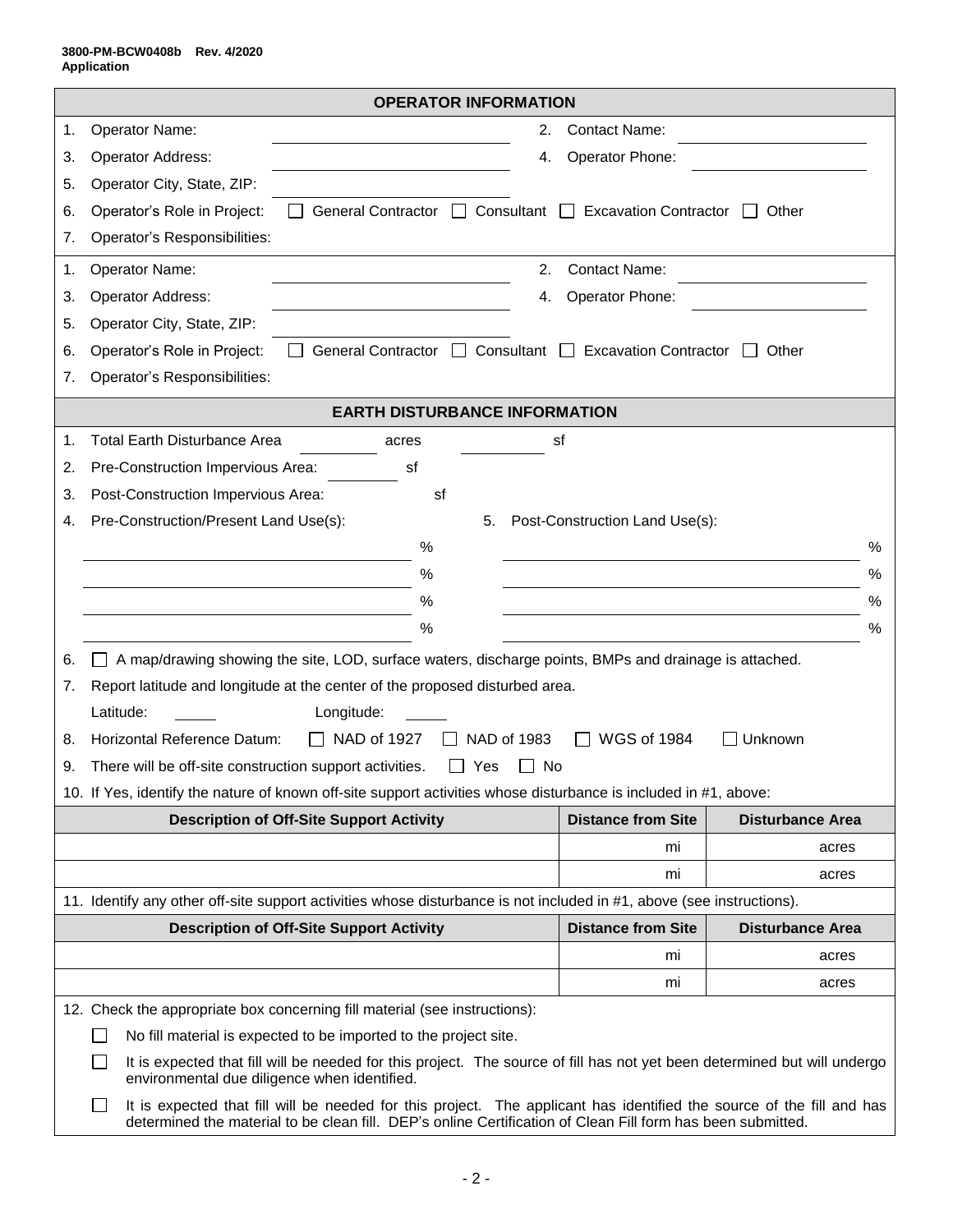|                                                                                                                                                                                                           |                                                    |                                                                                     | <b>EARTH DISTURBANCE INFORMATION (CONTINUED)</b>                                                                                                                                                                                                      |                         |  |  |
|-----------------------------------------------------------------------------------------------------------------------------------------------------------------------------------------------------------|----------------------------------------------------|-------------------------------------------------------------------------------------|-------------------------------------------------------------------------------------------------------------------------------------------------------------------------------------------------------------------------------------------------------|-------------------------|--|--|
| $\blacksquare$                                                                                                                                                                                            |                                                    | standards and will be utilized in accordance with DEP standards under that program. | It is expected that fill will be needed for this project, which is located on a site that is being remediated to Act 2                                                                                                                                |                         |  |  |
|                                                                                                                                                                                                           |                                                    | General Permit No. WMGR096 authorization dated: _____.                              | It is expected that fill will be needed for this project. The applicant has identified the source of the fill and has<br>determined it to be regulated fill. The regulated fill is authorized on the project site under a Waste Management            |                         |  |  |
|                                                                                                                                                                                                           |                                                    | regulated fill from DEP's Waste Management Program.                                 | It is expected that fill will be needed for this project, which is not on an Act 2 site. The applicant has identified the fill<br>and has determined that it does not meet criteria for clean fill. The applicant is seeking authorization to use the |                         |  |  |
|                                                                                                                                                                                                           | 13. The site is enrolled in DEP's Act 2 Program.   |                                                                                     |                                                                                                                                                                                                                                                       | $\Box$ No<br>Yes        |  |  |
|                                                                                                                                                                                                           |                                                    |                                                                                     | 14. The site was previously enrolled in DEP's Act 2 Program and cleanup standards have been met.                                                                                                                                                      | $\Box$ Yes<br>$\Box$ No |  |  |
| $\Box$ No<br>15. Is Act 537 sewage planning approval needed for this project?<br>$\Box$ Yes                                                                                                               |                                                    |                                                                                     |                                                                                                                                                                                                                                                       |                         |  |  |
| The Act 537 approval letter is attached to the NOI.<br>$\Box$ Yes<br>No (will be submitted prior to approval)<br>N/A                                                                                      |                                                    |                                                                                     |                                                                                                                                                                                                                                                       |                         |  |  |
|                                                                                                                                                                                                           |                                                    | 16. A Chapter 105 permit or authorization is required.<br>l Yes                     | No                                                                                                                                                                                                                                                    |                         |  |  |
|                                                                                                                                                                                                           | 17. If Yes, identify the necessary authorization.  | $\Box$ Joint Permit                                                                 | <b>General Permit</b><br>$\mathbf{I}$                                                                                                                                                                                                                 | Waiver                  |  |  |
|                                                                                                                                                                                                           |                                                    | 18. Other DEP/CCD permits or authorizations are required.                           | No<br>Yes<br>$\mathbf{I}$                                                                                                                                                                                                                             |                         |  |  |
|                                                                                                                                                                                                           | 19. If Yes, identify the necessary authorizations. |                                                                                     |                                                                                                                                                                                                                                                       |                         |  |  |
|                                                                                                                                                                                                           |                                                    |                                                                                     | <b>EXISTING PERMITS</b>                                                                                                                                                                                                                               |                         |  |  |
| Identify all environmental permits issued by DEP/CCD/EPA or are pending for this facility/project site within the past 5 years.                                                                           |                                                    |                                                                                     |                                                                                                                                                                                                                                                       |                         |  |  |
| <b>Type of Permit</b><br>Permit No.<br><b>Date Issued</b><br><b>Issued By</b>                                                                                                                             |                                                    |                                                                                     |                                                                                                                                                                                                                                                       |                         |  |  |
|                                                                                                                                                                                                           |                                                    |                                                                                     |                                                                                                                                                                                                                                                       |                         |  |  |
|                                                                                                                                                                                                           |                                                    |                                                                                     |                                                                                                                                                                                                                                                       |                         |  |  |
|                                                                                                                                                                                                           |                                                    |                                                                                     |                                                                                                                                                                                                                                                       |                         |  |  |
|                                                                                                                                                                                                           |                                                    |                                                                                     |                                                                                                                                                                                                                                                       |                         |  |  |
| <b>COMPLIANCE HISTORY</b>                                                                                                                                                                                 |                                                    |                                                                                     |                                                                                                                                                                                                                                                       |                         |  |  |
| Was/Is the facility owner or operator in violation of any DEP regulation, permit, order, or<br>Yes<br>No<br>schedule of compliance at this or any other facility or project site within the past 5 years? |                                                    |                                                                                     |                                                                                                                                                                                                                                                       |                         |  |  |
| If "Yes," list each permit, order or schedule of compliance and provide current compliance status. Use additional sheets to<br>provide information on all permits.                                        |                                                    |                                                                                     |                                                                                                                                                                                                                                                       |                         |  |  |
| Permit No.:<br>Permit Program:                                                                                                                                                                            |                                                    |                                                                                     |                                                                                                                                                                                                                                                       |                         |  |  |
| <b>Brief Description of Non-Compliance:</b>                                                                                                                                                               |                                                    |                                                                                     |                                                                                                                                                                                                                                                       |                         |  |  |
|                                                                                                                                                                                                           | Steps Taken to Achieve Compliance                  |                                                                                     | Date(s) Compliance Achieved                                                                                                                                                                                                                           |                         |  |  |
|                                                                                                                                                                                                           |                                                    |                                                                                     |                                                                                                                                                                                                                                                       |                         |  |  |
|                                                                                                                                                                                                           |                                                    |                                                                                     |                                                                                                                                                                                                                                                       |                         |  |  |
| In Non-Compliance<br><b>Current Compliance Status:</b><br>In Compliance<br>$\mathsf{L}$                                                                                                                   |                                                    |                                                                                     |                                                                                                                                                                                                                                                       |                         |  |  |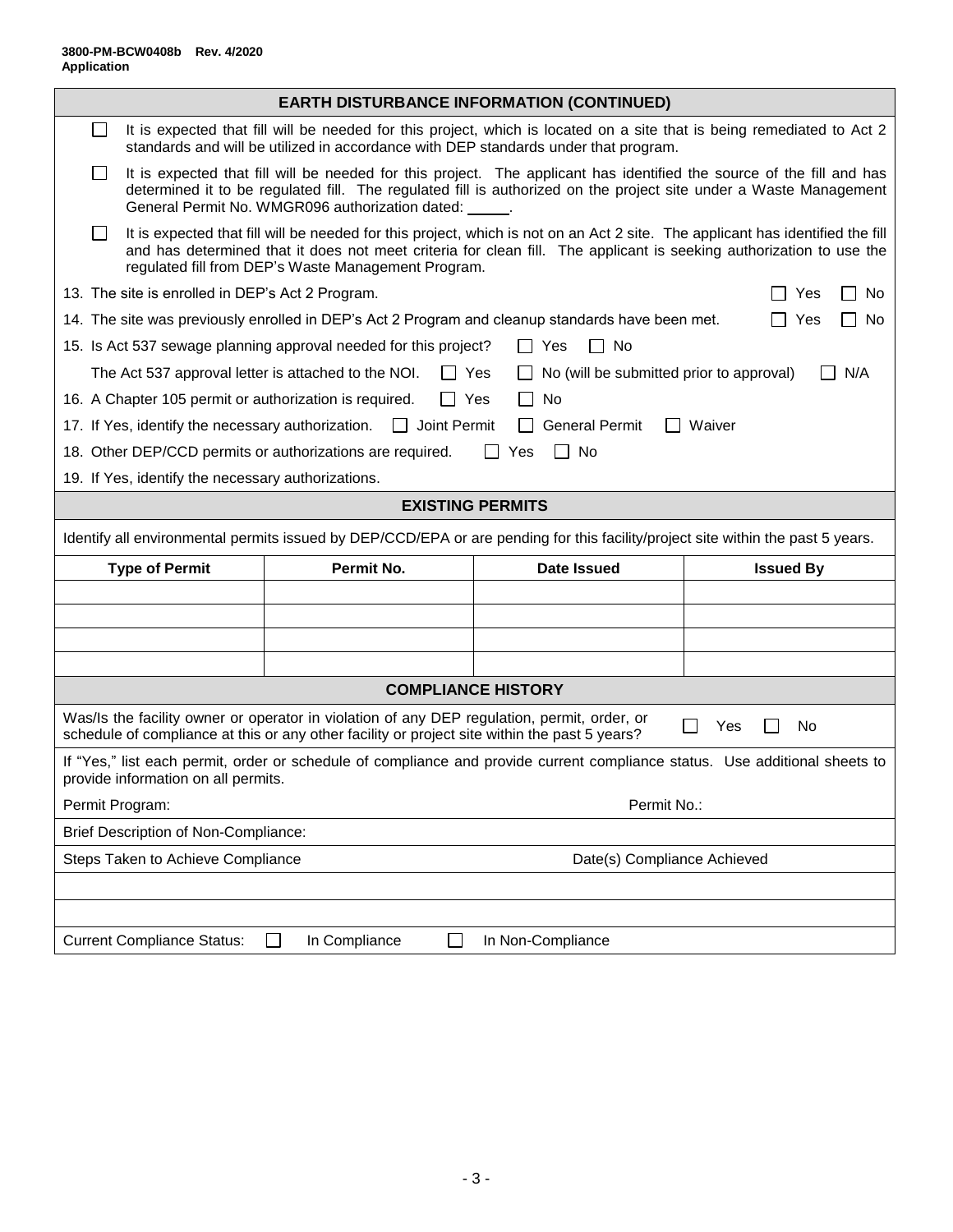| 3800-PM-BCW408b<br>Application | Rev. 4/2020                         |                                                              |                                                                                                                                                                                                                                   |                                 |                                                                                                     |               |                          |                                      |
|--------------------------------|-------------------------------------|--------------------------------------------------------------|-----------------------------------------------------------------------------------------------------------------------------------------------------------------------------------------------------------------------------------|---------------------------------|-----------------------------------------------------------------------------------------------------|---------------|--------------------------|--------------------------------------|
|                                |                                     |                                                              | RMWATER DISCHARGE INFORMATION<br><b>STO</b>                                                                                                                                                                                       |                                 |                                                                                                     |               |                          |                                      |
| $\div$                         |                                     | List all stormwater discharge points during construction ar  |                                                                                                                                                                                                                                   |                                 | nd provide the information requested below (see instructions).                                      |               | Not Applicable<br>$\Box$ |                                      |
| Discharge                      | LATITUDE                            | LONGITUDE                                                    |                                                                                                                                                                                                                                   |                                 | RECEIVING WATERS                                                                                    |               |                          |                                      |
| Point No.                      | <b>Degrees</b>                      | <b>Degrees</b>                                               | Name of Receiving Waters                                                                                                                                                                                                          | Bay?<br>Ches.                   | Non-Surface Waters                                                                                  | Ch. 93 Class. | Impaired?                | TMDL?                                |
|                                |                                     |                                                              |                                                                                                                                                                                                                                   |                                 |                                                                                                     |               |                          |                                      |
|                                |                                     |                                                              |                                                                                                                                                                                                                                   |                                 |                                                                                                     |               |                          |                                      |
|                                |                                     |                                                              |                                                                                                                                                                                                                                   |                                 |                                                                                                     |               |                          |                                      |
|                                |                                     |                                                              |                                                                                                                                                                                                                                   |                                 |                                                                                                     |               |                          |                                      |
|                                |                                     |                                                              |                                                                                                                                                                                                                                   |                                 |                                                                                                     |               |                          |                                      |
|                                |                                     |                                                              |                                                                                                                                                                                                                                   |                                 |                                                                                                     |               |                          |                                      |
| $\overline{\mathbf{v}}$        |                                     | List all stormwater discharge points after construction and  |                                                                                                                                                                                                                                   |                                 | stabilization are complete and provide the information requested below.                             |               | Not Applicable           |                                      |
| Discharge                      | LATITUDE                            | LONGITUDE                                                    |                                                                                                                                                                                                                                   |                                 | RECEIVING WATERS                                                                                    |               |                          |                                      |
| Point No.                      | Degrees                             | <b>Degrees</b>                                               | Name of Receiving Waters                                                                                                                                                                                                          | Ches. Bay?                      | Non-Surface Waters                                                                                  | Ch. 93 Class. | Impaired?                | TMDL?                                |
|                                |                                     |                                                              |                                                                                                                                                                                                                                   |                                 |                                                                                                     |               |                          |                                      |
|                                |                                     |                                                              |                                                                                                                                                                                                                                   |                                 |                                                                                                     |               |                          |                                      |
|                                |                                     |                                                              |                                                                                                                                                                                                                                   |                                 |                                                                                                     |               |                          |                                      |
|                                |                                     |                                                              |                                                                                                                                                                                                                                   |                                 |                                                                                                     |               |                          |                                      |
|                                |                                     |                                                              |                                                                                                                                                                                                                                   |                                 |                                                                                                     |               |                          |                                      |
|                                |                                     |                                                              |                                                                                                                                                                                                                                   |                                 |                                                                                                     |               |                          |                                      |
| က်                             |                                     |                                                              | Will any of the points identified above discharge to a storm sewer system?                                                                                                                                                        | $\frac{1}{2}$<br>i<br>Li<br>Yes | Is the storm sewer an MS4 or CSS?                                                                   |               | Yes<br>Г                 | $\stackrel{\circ}{\simeq}$<br>$\Box$ |
|                                | Name of storm sewer owner/operator: |                                                              |                                                                                                                                                                                                                                   |                                 | Discharge points discharging to storm sewer:                                                        |               |                          |                                      |
| 4.                             |                                     | Identify and describe all non-stormwater discharges that are |                                                                                                                                                                                                                                   |                                 | expected to occur during permit coverage. Describe the frequency and volume of all such discharges. |               |                          |                                      |
|                                |                                     | No non-stormwater discharges are anticipated.                |                                                                                                                                                                                                                                   |                                 |                                                                                                     |               |                          |                                      |
| ιó.                            |                                     |                                                              | Will there be any new or increased discharge to non-surface waters prior to reaching surface waters?                                                                                                                              |                                 | I Yes                                                                                               | $\frac{1}{2}$ |                          |                                      |
|                                |                                     |                                                              | If Yes, the applicant is expected to 1) secure legal authority for the non-surface water discharge if the discharge will be to property not owned by the applicant, and<br>2) provide for adequate controls during and after eart |                                 |                                                                                                     |               |                          |                                      |

 $\frac{1}{4}$